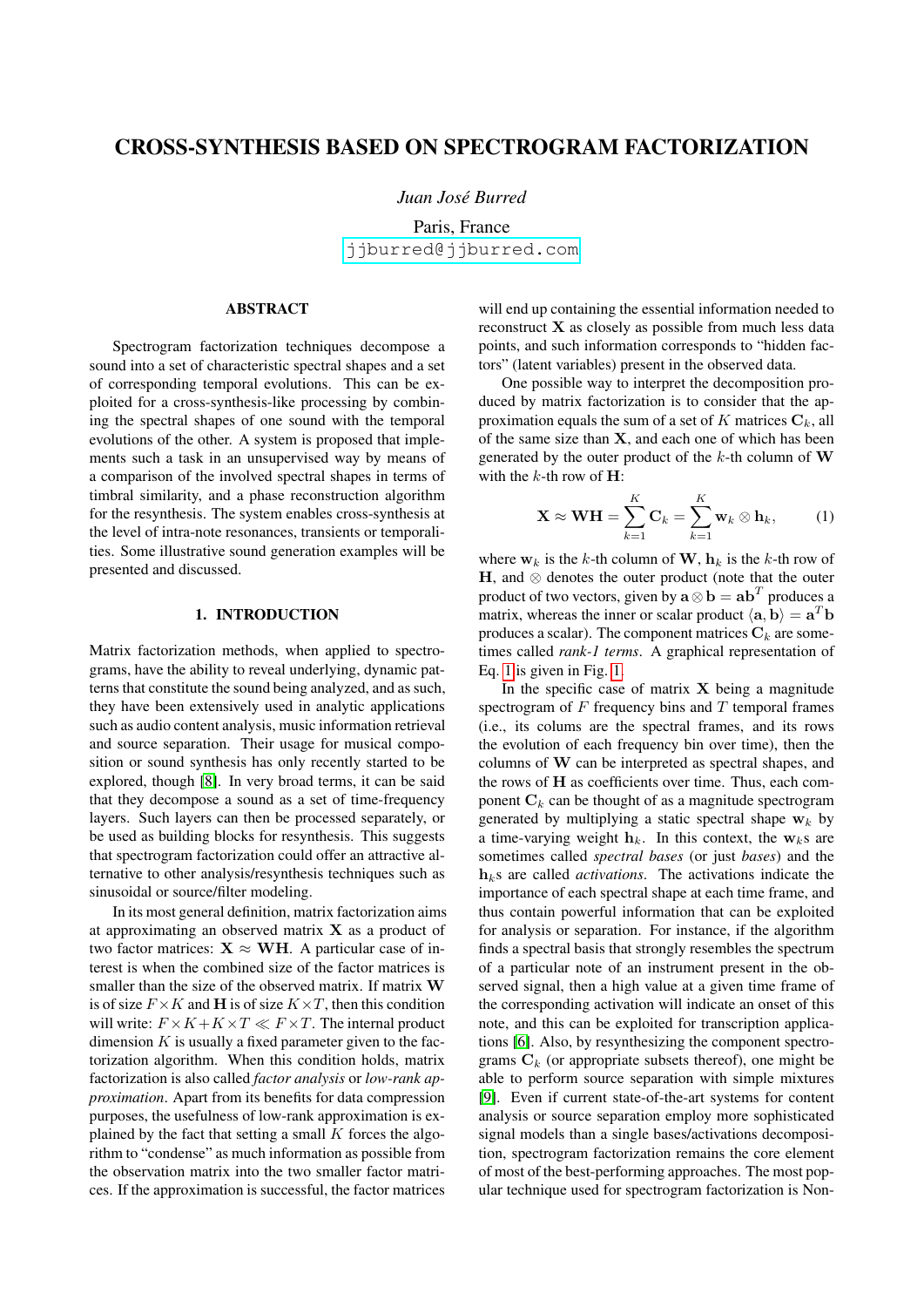

<span id="page-1-0"></span>Figure 1. Interpretation of matrix factorization as a sum of rank-1 terms.

negative Matrix Factorization (NMF), which is also used here and will be introduced in Sect. [3.](#page-1-1)

There have been a few previous uses of spectrogram factorization in musical composition or sound synthesis, as will be introduced in the next section. Most of them involve the separate processing of the extracted components from a single input sound. In the present article, a new technique is proposed, in which two sounds are subjected to spectrogram factorization (a source sound and a target sound). The obtained sets of source and target bases and activations can be then combined with each other, and an automatic method is proposed to that aim. For instance, all (or some) of the source sound's activations can be imposed on the bases of the target sound to generate an hybrid sound that combines the timbre of the target with the temporality of the source. The idea is similar to that of cross-synthesis via source/filter models or vocoders (in which the global spectral envelope of one sound is imposed onto the other), but allows more flexibility by enabling cross-synthesis-like processing at the level of the components. As an example, it can be used to separately control the individual resonances or formants of a target sound by the separate temporal evolutions of the resonances of the source sound. Automatizing such procedure raises some questions such as the appropriate mapping between source and target spectral bases and the problem of phase reconstruction for resynthesis. Solutions to these issues will be proposed throughout the article.

It should be noted that another key difference between traditional source/filter-based cross-synthesis and the current approach is that, in the former, the temporalities of both source and target signals have a direct influence on the hybrid sound, whereas here, temporality and timbre are fully decoupled and contributed separately by source and target. In this sense, a related idea is *spectral reanimation* [\[3\]](#page-5-3), in which timbre and time are also decoupled, albeit in a different way: each spectral frame from the source is replaced, keeping the sequence, by the most similar one from the target.

## 2. USES OF SPECTROGRAM FACTORIZATION IN MUSICAL CREATION

As mentioned above, the use of spectrogram factorization as a tool for musical composition or performance has been seldom explored. A review of five recent musical works using factorization techniques is included in [\[8\]](#page-5-0). Most of them are based on Probabilistic Latent Component Analysis (PLCA), which can be understood as a probabilistic reformulation of NMF. The cited works use an implementation of PLCA decomposition called SoundSplitter to decompose a sound into individual time-frequency components, which are then processed or manipulated separately. As an example, *Decomposing Autumn* (2010) by David Plans Casal uses PLCA to generate a database of components extracted from a recording of a piano etude by Ligeti. The stored components are then matched live with the sounds produced by the performer using music information retrieval techniques.

Another example cited therein and more relevant to the work presented here is the piece *Elementary Sources* (2011) by Spencer Topel. Again, an input sound is decomposed by PLCA, and some of the components are then selected and resynthesized. It contains some elements of cross-synthesis, since spectral bases and activations are manually recombined in different ways through trial and error. The recreated components were then transcribed into musical notation for interpretation by a string quartet. During performance, the quartet is mixed with live electronics derived from the PLCA components.

In [\[4\]](#page-5-4), a complex natural soundscape is decomposed by PLCA. The extracted temporal activations are then used to drive several parameters of a group of synthesizers. In this example, the decomposition is used to impose temporal structure, rather than to hybridize timbre.

Another domain of new musical application of matrix factorization is sound effects processing. In [\[5\]](#page-5-5), new sound effects are proposed by analyzing the sound with NMF and reordering the extracted components according to features calculated on the bases or the activations. The components are then assigned different weights according to their new position, and the final signal is reconstructed by adding back the weighted components.

## 3. PROPOSED SYSTEM

<span id="page-1-1"></span>Figure [2](#page-2-0) shows a block diagram of the proposed crosssynthesis system. By convention, the current system is designed so that the temporality of the output sound is provided by the source sound, and its timbre is mainly provided by the target sound. The following subsections will go through the different processes taking place.

### 3.1. Source and target analysis

The first step of the process is to analyze both source signal  $s(n)$  and target signal  $t(n)$  by means of matrix factor-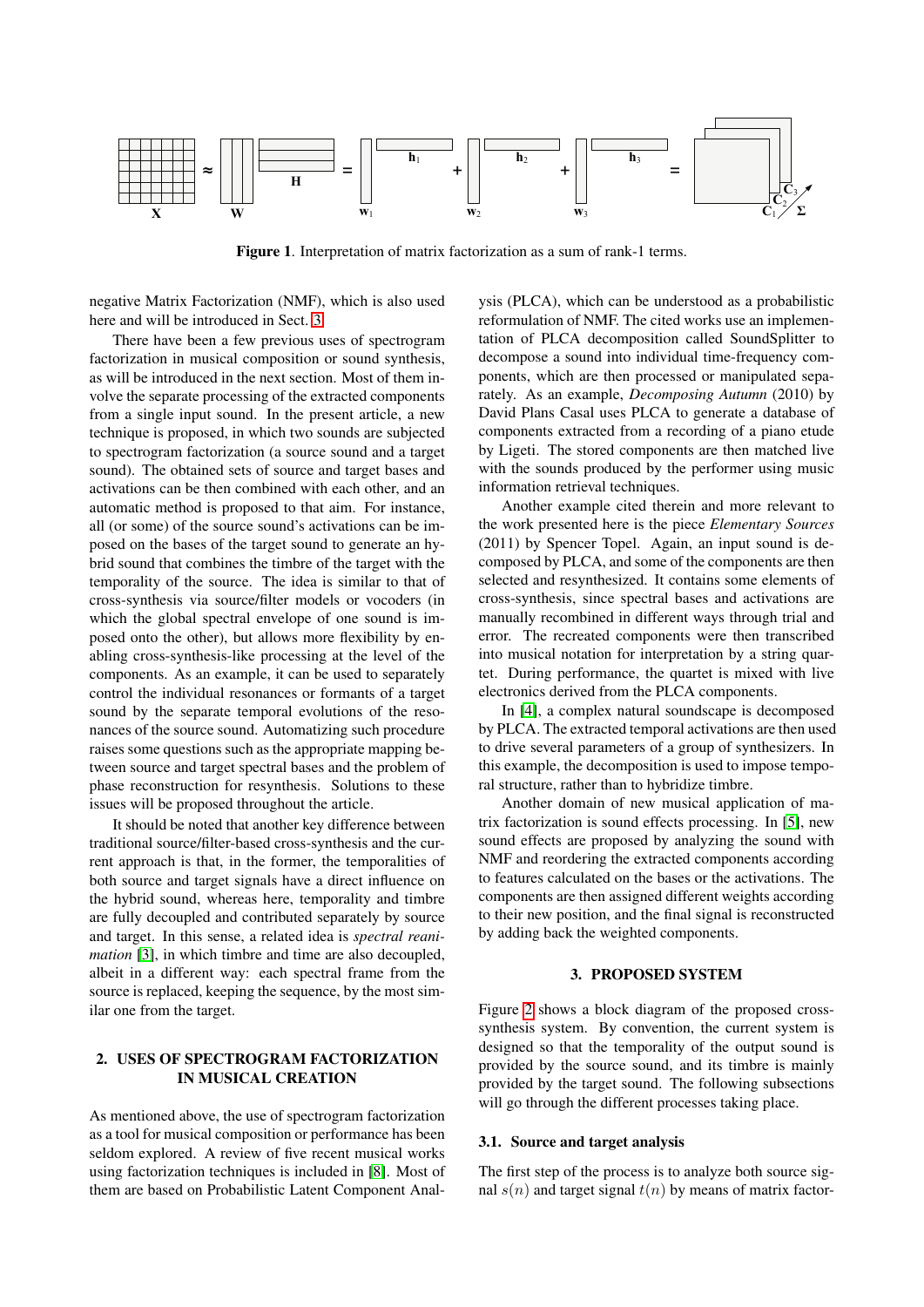

<span id="page-2-0"></span>Figure 2. Overview of the factorization-based cross-synthesis system.

ization applied to their respective magnitude spectrograms  $\mathbf{X}_S = |\text{STFT}\{s(n)\}|$  and  $\mathbf{X}_T = |\text{STFT}\{t(n)\}|$ , where STFT denotes the Short Time Fourier Transform. In particular, each magnitude spectrogram is subjected to NMF, which is a particular type of matrix factorization that enforces all elements of the output factor matrices to be positive or zero (and assumes the same about the input matrix). When working with magnitude audio spectrograms, NMF is by far the most popular method for low-rank approximation, since the resulting bases and activations have a direct physical interpretation as respectively, static magnitude spectra and temporal gain functions (other factorization methods such as Principal Component Analysis or Independent Subspace Analysis can produce negative values in both bases or activations).

There are several existing NMF algorithms, with different cost functions and optimization methods. For the purpose of this article, a multiplicative update algorithm based on the minimization of the Frobenius norm (sum of element-wise squared errors) of the approximation error was used [\[2\]](#page-5-6). Such error measure is given by

$$
D_F = \|\mathbf{X} - \mathbf{W}\mathbf{H}\|_F = \sum_{f=1}^F \sum_{t=1}^T (\mathbf{X}_{(t,f)} - (\mathbf{W}\mathbf{H})_{(t,f)})^2.
$$
\n(2)

The choice of the number of components for source and target (respectively,  $K_S$  and  $K_T$ ), is critical. They are the two main parameters of the system, and they must be carefully set depending on the desired results. As a general guideline, the values of  $K<sub>S</sub>$  and  $K<sub>T</sub>$  (which do not need to be the same) should depend on the number of pitches present in either analyzed sound. Two cases are considered here:

• Note-level analysis. If  $K$  equals the number of notes of different pitches present in the analyzed sound, the resulting  $w_k$ s will very likely contain one spectrum per pitch. This is useful if a crosssynthesis at the note level is desired. However, the resynthesis of the individual note-level components will lack dynamics, since each note will correspond to a rank-1 term (static spectrum multiplied by a time-varying gain).

• Resonance-level analysis. More interesting results can be obtained if cross-synthesis is performed at the resonance-level, i.e., if  $K$  is set higher than the number of pitches (e.g., as a multiple thereof). In this case, each pitch on the sound will be decomposed into a subset of bases. If prominent resonances or formants are present in each note, they will be revealed and separated by the factorization into different  $w_k$ s. The same is true for other nonresonant salient events such as attacks or transients. This enables transformations on the internal temporality of the sounds. On the other hand, one must be careful not to set  $K$  to high to avoid noisy, noninformative components.

Figure [3\(a\)](#page-4-0) shows an example of a three-note, notelevel analysis with  $K = 3$  (piano sound). The functions plotted on the top of the spectrogram are the temporal activations  $h_k$ . The functions to its left are the spectral bases  $w_k$ . It can be seen that, since the number of components equals the number of pitches, the factorization algorithm has assigned each pitch to a component, thus, the spectral bases contain spectra showing each note's characteristic harmonics, and the activations clearly indicate each note's onset and global energy evolution.

On the other hand, Fig. [3\(b\)](#page-4-1) shows an example of resonance-level analysis where the analyzed sound is a single note played by a bell with clearly audible resonances. Since the component number  $K = 3$  is in this case higher than the number of pitches, the algorithm has split the resonances among different components. Note that the activations clearly show the energy oscillations of the individual resonances. These example sounds, and separated components, can be listened to on the compan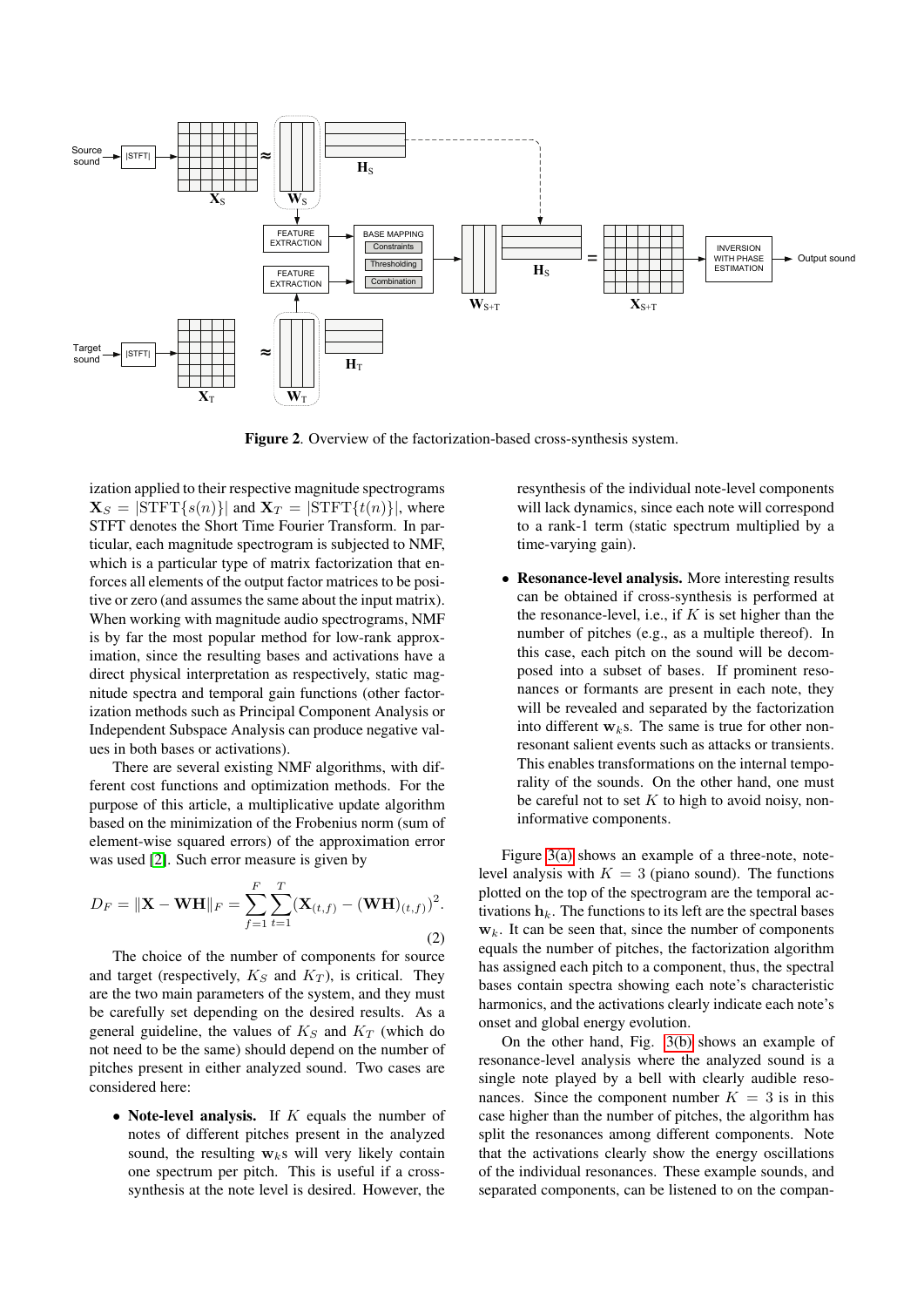ion website to this article that will be presented in Sect. [4.](#page-4-2)

## 3.2. Mapping of spectral bases

After the analysis stage, a set of bases and activations for source and target sounds are obtained and stored. The main question that motivated the design of the present system was how to automatically combine the obtained bases and activations in order to obtain satisfactory hybrid sounds. Directly multiplying the target base matrix with the source activation matrix will almost invariably produce poor results, because of the following two reasons.

Firstly, NMF suffers from what is called the *permutation problem*: the ordering of its output components is random. This is due to the random initializations used by the multiplicative update algorithm. Thus, by directly multiplying activations and bases from two unrelated factorizations, high-energy bases of the source (i.e., important spectral shapes associated with a high average activation) might get multiplied by low-energy or noisy activations of the target. Vice-versa, noise-like spectral shapes can get unnaturally amplified by high-energy activations. In the end, the output will likely be noisy.

Secondly, more natural hybrid sounds will be obtained if the source and target components are matched following some notion of similarity. In the present version of the system, temporal information is fully provided by the source sound, and timbral information by either the target sound, or by a combination of target and source  $<sup>1</sup>$  $<sup>1</sup>$  $<sup>1</sup>$ . Thus, a</sup> comparison of the spectral bases in terms of timbral similarity is of interest here.

The purpose of the *base mapping* module is to circumvent these two issues. It computes a similarity matrix **S** of size  $K_S \times K_T$  between all possible couples of source/target spectral bases. A simple and widely-used approximation of timbre similarity is used here: the bases are first subjected to feature extraction and converted to Mel Frequency Cepstral Coefficients (essentially, a compact description of the spectral envelope), and subsequently compared to one another by means of the Mahalanobis distance:

$$
\mathbf{S}_{(i,j)} = \sqrt{(\mathbf{m}_{S,i} - \mathbf{m}_{T,j})^T \Sigma^{-1} (\mathbf{m}_{S,i} - \mathbf{m}_{T,j})}, \quad (3)
$$

where  $\mathbf{m}_{S,i} = \text{MFCC} \{ \mathbf{w}_{S,i} \}, \, \mathbf{m}_{T,i} = \text{MFCC} \{ \mathbf{w}_{T,i} \},$ and  $\Sigma$  is the covariance matrix computed over the whole dataset (i.e., of all feature vectors  $\mathbf{m}_{S,i}$  and  $\mathbf{m}_{T,i}$  put together). The Mahalanobis distance is preferred to the Euclidean distance due to its scale-invariance.

By default, the base mapping module assigns each source basis to its closest target basis according to the similarity matrix S, and rearranges the target bases so that their new ordering (as columns of the new matrix  $\mathbf{W}_{S+T}$ ) is the same as the ordering of their corresponding similar

bases from the source. When the final hybrid spectrogram is obtained with the multiplication  $\mathbf{W}_{S+T}\mathbf{H}_{S}$ , the source activations are now acting on components of similar spec-tral envelope from the target<sup>[2](#page-3-1)</sup>.

The rearrangement of the bases and activations is often enough to get satisfactory hybrid sounds (sound examples will be discussed in Sect. [4\)](#page-4-2). Nevertheless, several optional operations have been implemented into the base mapping module, to gain further control on the crosssynthesis process: injectivity constraint, similarity thresholding and combination of bases.

### *3.2.1. Injectivity constraint*

There is no guarantee that the base mapping will be a one-to-one (injective) relation. For instance, several bases from the source might be close together in terms of feature similarity, so that they will be assigned to the same single basis of the target. This might be a desirable behavior if the main goal is to preserve the timbral fidelity in the process. However, if many source bases point to very few target bases, this will result in a target sound with little internal dynamics.

To control such a trade-off between timbre fidelity and temporal variability, the user might enable an injectivity constraint, that ensures that the base mapping results in a one-to-one assignment. If that option is activated, a list of the target bases that have already been assigned to a source based is maintained. If a target base is marked as already selected for that source base, the second closest target base to that source base is selected, and so on.

### *3.2.2. Similarity thresholding*

Another way to control the timbral fidelity is to define a similarity threshold. All the bases that are less similar to each other than the threshold are discarded (and so are their corresponding activations). In the current implementation, the optional threshold is defined as the median value of all the similarity values contained in the similarity matrix S.

#### *3.2.3. Combination of spectral bases*

Finally, instead of discarding the bases that are too different, the user might choose to have them replaced by the corresponding source bases. In this case, the hybrid base matrix  $\mathbf{W}_{S+T}$  will end up containing bases from both source and target signals: those target bases that are similar to some source bases, and those source bases that do not have a close match. The motivation of this option is to allow keeping the dynamics of the source sound even if the timbre of source and target sounds are very different.

### 3.3. Phase reconstruction

After the hybrid magnitude spectrogram has been obtained as  $X_{S+T} = W_{S+T}H_S$ , it must be inverted to gen-

<span id="page-3-0"></span> $1$ This is just a convention of the current system. In future extensions, merging source and target temporalities might be another option.

<span id="page-3-1"></span> $2$ Note that base mapping by a mere rearrangement of bases and activations requires  $K_S = K_T$ .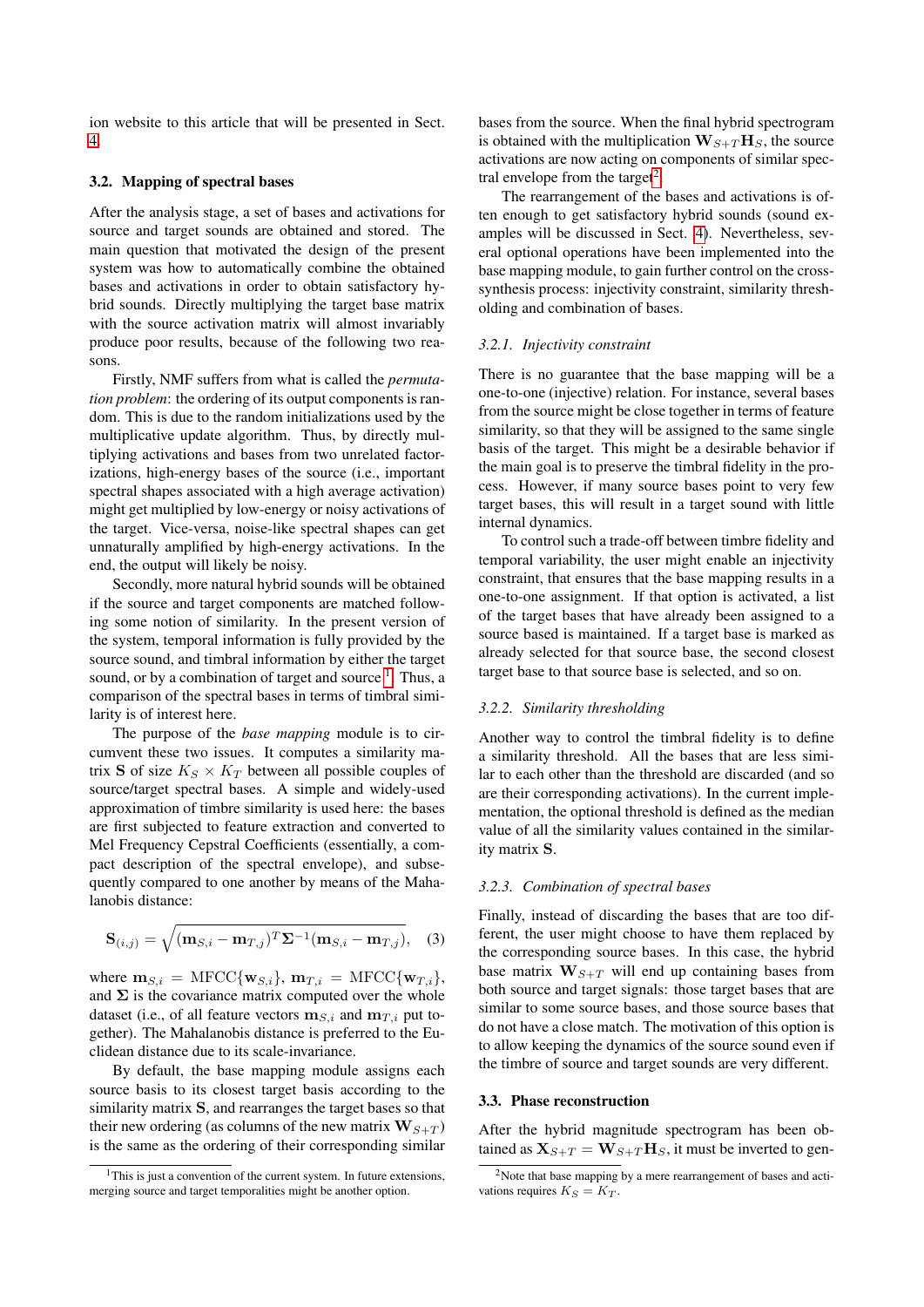<span id="page-4-0"></span>

<span id="page-4-3"></span><span id="page-4-1"></span>Figure 3. Examples of analysis by spectrogram factorization.

<span id="page-4-5"></span>

Figure 4. Examples of cross-synthesis by spectrogram factorization with the source and target from Fig. [3.](#page-4-3)

erate the output hybrid waveform. NMF (as many other methods used for spectral modifications), does not take into account phase information and only operates on magnitude and frequency. Thus, a technique for appropriate phase reconstruction is required.

In other factorization-based approaches requiring resynthesis, such as source separation or effects processing [\[5\]](#page-5-5), phase is usually retrieved from the original input signal, either by directly attaching the phase spectrogram of the input to the processed magnitude spectrogram and inverting the STFT, or by time-frequency masking applied to the input (usually via Wiener filtering). Neither of those solutions is appropriate for the present application. Since originally unrelated pairs of base and activation matrices are being combined, there is no guarantee of phase coherence between input and output frequency bands. Furthermore, time-frequency masking is not applicable, since the output sounds are not generated from the input in a subtractive manner by filtering, but rather consist of completely new spectrogram components generated by the products  $\mathbf{w}_{S+T,k} \otimes \mathbf{h}_{T,k}$ .

Instead, the proposed system uses the Griffin and Lim

<span id="page-4-6"></span>(GL) algorithm [\[1\]](#page-5-7) for constructing the output waveform from the hybrid magnitude spectrogram  $X_{S+T}$ . The GL algorithm is an iterative gradient descent method that usually converges to a waveform that is perceptually satisfactory for a range of sound processing algorithms based on magnitude spectrogram modification or creation [\[7\]](#page-5-8).

The user can optionally choose to invert the individual *cross-components*  $\mathbf{w}_{S+T,k} \otimes \mathbf{h}_{T,k}$  in order to listen to them separately. In that case, the GL algorithm is performed on each cross-component spectrogram.

## 4. EXAMPLES OF USAGE

<span id="page-4-2"></span>Three examples of usage of the system will be briefly presented here. The corresponding sounds, and several more, can be listened to on the companion website<sup>[3](#page-4-4)</sup>. Note that these are only a few possibilities among many others. All the sounds processed with the present, initial version of the system are mono (single-channel) and singlevoiced (each source or target sound contains only one instrument).

<span id="page-4-4"></span><sup>3</sup>http://jjburred.com/research/icmc2013/